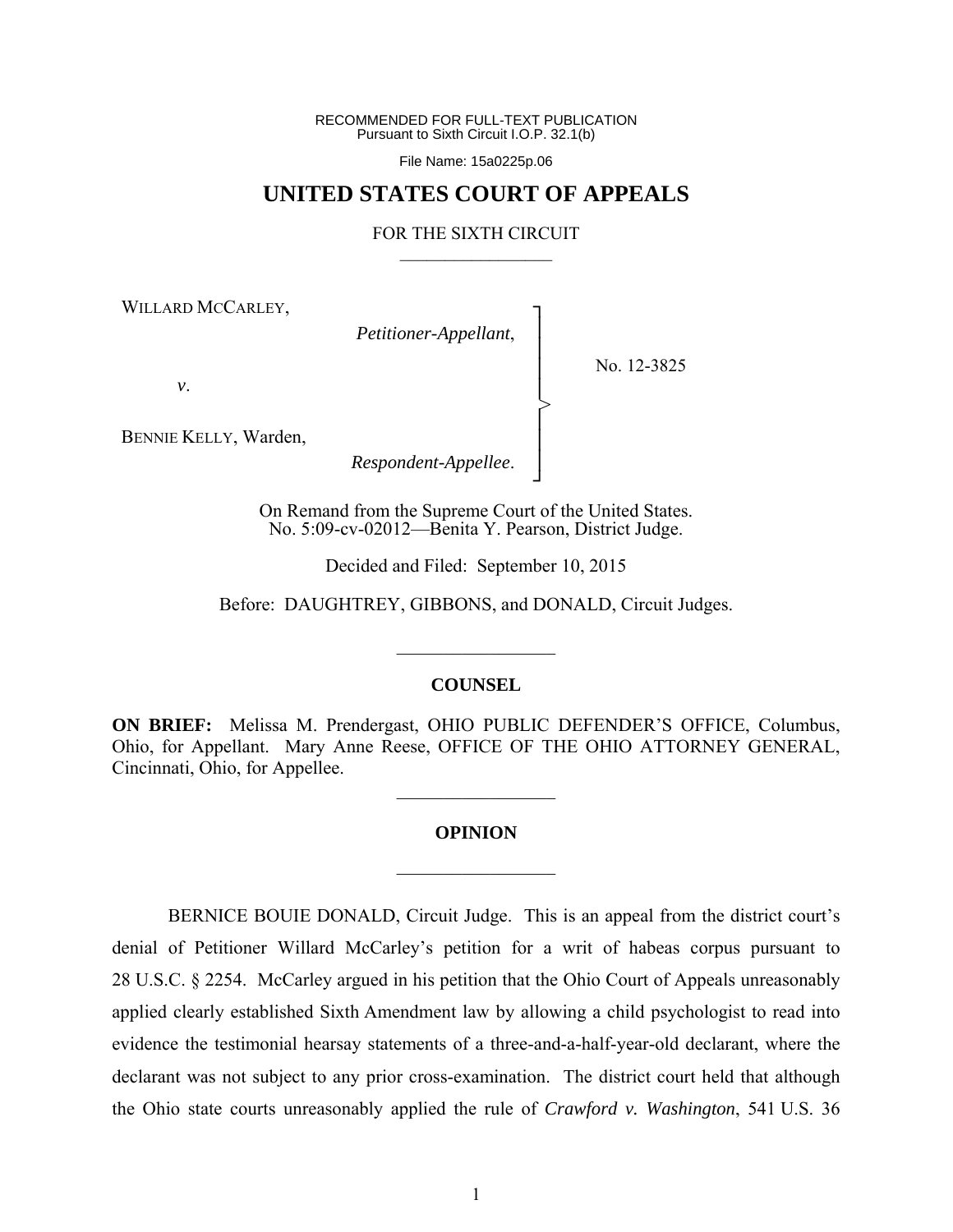(2004), the Sixth Amendment violation was harmless error under *Brecht v. Abrahamson*, 507 U.S. 619 (1993), because it could not have substantially influenced the jury's verdict. On July 10, 2014, applying de novo review, we reversed the district court's judgment and remanded with instructions to grant McCarley a conditional writ of habeas corpus. *McCarley v. Kelly*, 759 F.3d 535, 549-50 (6th Cir. 2014).

On June 29, 2015, the United States Supreme Court vacated our opinion and remanded the case to us for further consideration in light of *Davis v. Ayala*, 135 S. Ct. 2187 (2015). *Kelly v. McCarley*, 135 S. Ct. 2887 (2015). The import of *Davis* is that our prior application of de novo review was erroneous. *See* 135 S. Ct. at 2198-99 ("[A] prisoner who seeks federal habeas corpus relief must satisfy *Brecht*, and if the state court adjudicated his claim on the merits, the *Brecht* test subsumes the limitations imposed by AEDPA."). But even under the appropriate deferential standard of review, we conclude that the state court unreasonably applied clearly established federal law, and that the error was not harmless under *Brecht*. Accordingly, we **REVERSE** the judgment of the district court and **REMAND** the case with instructions to grant McCarley a conditional writ of habeas corpus.

I.

On direct appeal, the Ohio Court of Appeals described the factual background of McCarley's trials and convictions as follows:

{¶ 2} Charlene Puffenbarger filed a paternity suit naming McCarley as the father of her two year old son in November of 1991. Charlene filed the suit to obtain child support from McCarley, who initially denied paternity. McCarley did not wish to pay Charlene child support as he was already paying child support to Kim Pennington, his former girlfriend and the mother of his six year old son. McCarley threatened Charlene to drop the suit and stated that he would kill her before paying her child support.

{¶ 3} On January 20, 1992[,] at approximately 10:00 a.m., a neighbor came to Charlene's apartment and found her on the couch. Charlene had several scalp lacerations, defensive wounds on her hands, and a leather strap wrapped twice around her neck. The coroner later estimated that Charlene had died sometime between 12:30 and 1:30 a.m. Both of Charlene's two children were at home when her murder occurred.

{¶ 4} When the police arrived at Charlene's apartment, her three year old son ("D.P.") repeatedly looked at the uniformed officers and stated: "It was him. He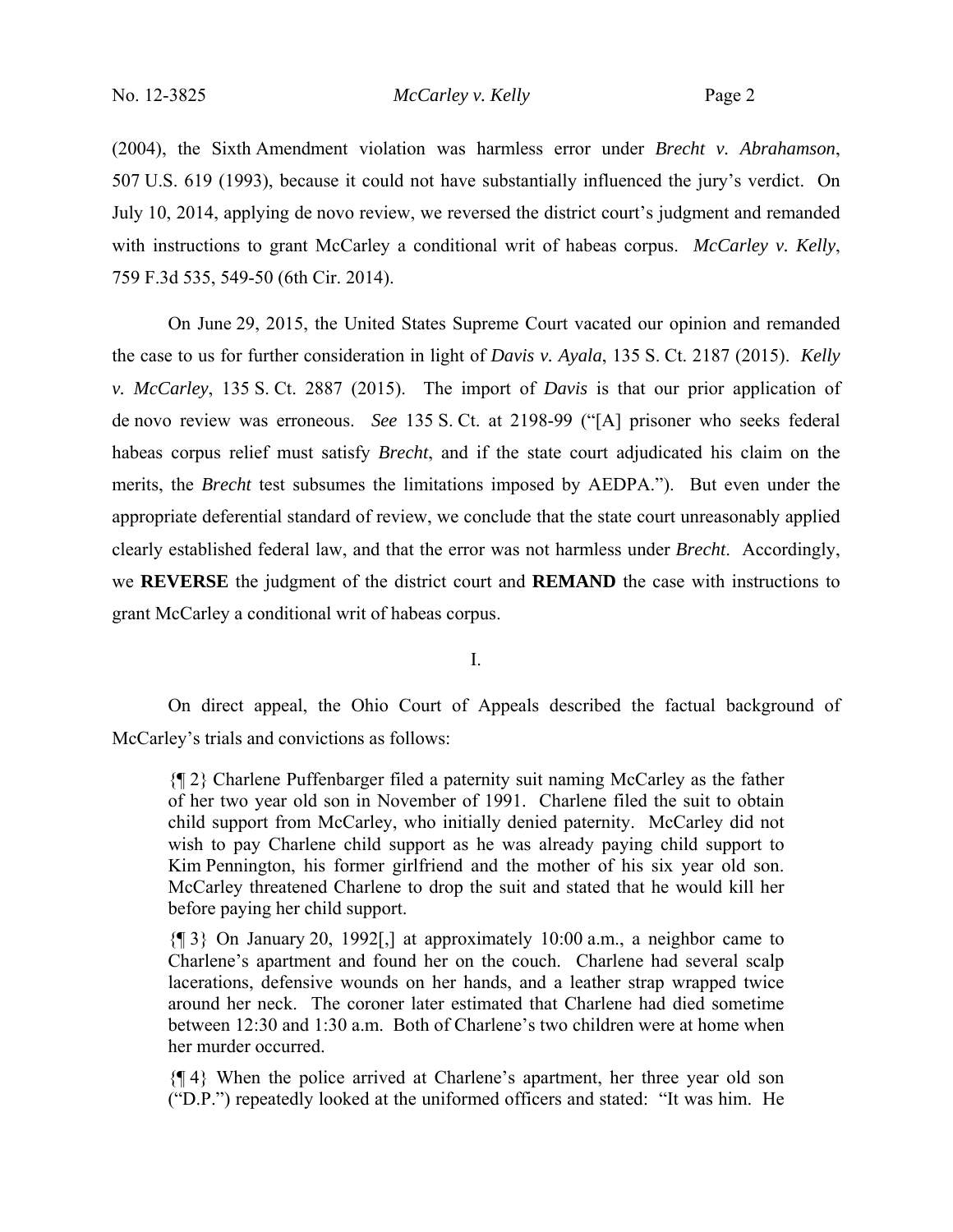hurt mommy." Four days later, he made related statements in the presence of Phyllis Puffenbarger, D.P.'s grandmother. D.P. picked up a toy telephone and said things such as:

"I am going to get the belt. A policeman. Go kick that window. Phone. Get the stick. I am going to shoot you. \*\*\* A policeman. My mom seen the policeman. \*\*\* What you do that to my mom. \*\*\* Policeman hit my mommy. Put tape on her."

Phyllis testified that D.P. had tears in his eyes and was looking at a picture of his mother when he made the statements. As a result of this incident, Phyllis contacted the police and took D.P. to a child psychologist at their suggestion. Dr. Dawn Lord was able to elicit several similar statements from D.P. during her sessions with him.

{¶ 5} On December 19, 1995, police officers made a surprise visit to McCarley's home on an unrelated matter. While speaking with McCarley in his garage, police officer Dennis Balogh saw a deputy sheriff's jacket and sheriff's cap strewn across a moving dolly. Officer Balogh remembered D.P.'s statements from years before and confiscated the jacket and cap as contraband.

{¶ 6} On May 21, 2004, a grand jury indicted McCarley on one count of aggravated murder, a special felony embodied in R.C. 2903.01(A). The jury ultimately found McCarley guilty, but an error during trial caused this Court to reverse the jury's verdict on appeal and remand the case. McCarley's second trial commenced on January 16, 2007. On January 25, 2007, the jury found McCarley guilty of aggravated murder. He was sentenced to life imprisonment with the possibility of parole in twenty years.

McCarley alleges that the admission of the testimony of Dr. Lord, the child psychologist, violated his Sixth Amendment right to confront the witnesses against him. Dr. Lord read to the jury, over counsel's contemporaneous objection, three letters she wrote to Lieutenant John Karabatsos ("Lt. Karabatsos") detailing her therapy sessions with the murder victim's minor son,

D.P. The first letter to Lt. Karabatsos, prepared by Dr. Lord on January 30, 1992, stated:

Thank you for referring [D.P.] to me. On January 30th, 1992, I had the opportunity to meet with [D.P.] for a diagnostic interview . . . .

At that time he presented himself as a talented boy with many strengths. However, signs of anxiety and depression were noted. Also, some mild developmental delays were evidenced. It is important to realize that [D.P.] has experienced a number of recent psychosocial stressors. These included the following: Change in residency, death of his mother, and alleged witnessing of his mother's death. On the Parent Rating Scale of the behavior rating profile, [D.P.'s] maternal grandmother indicated that [D.P.] is shy, clings to parents, and is overly sensitive to teasing. It is important to realize that the maternal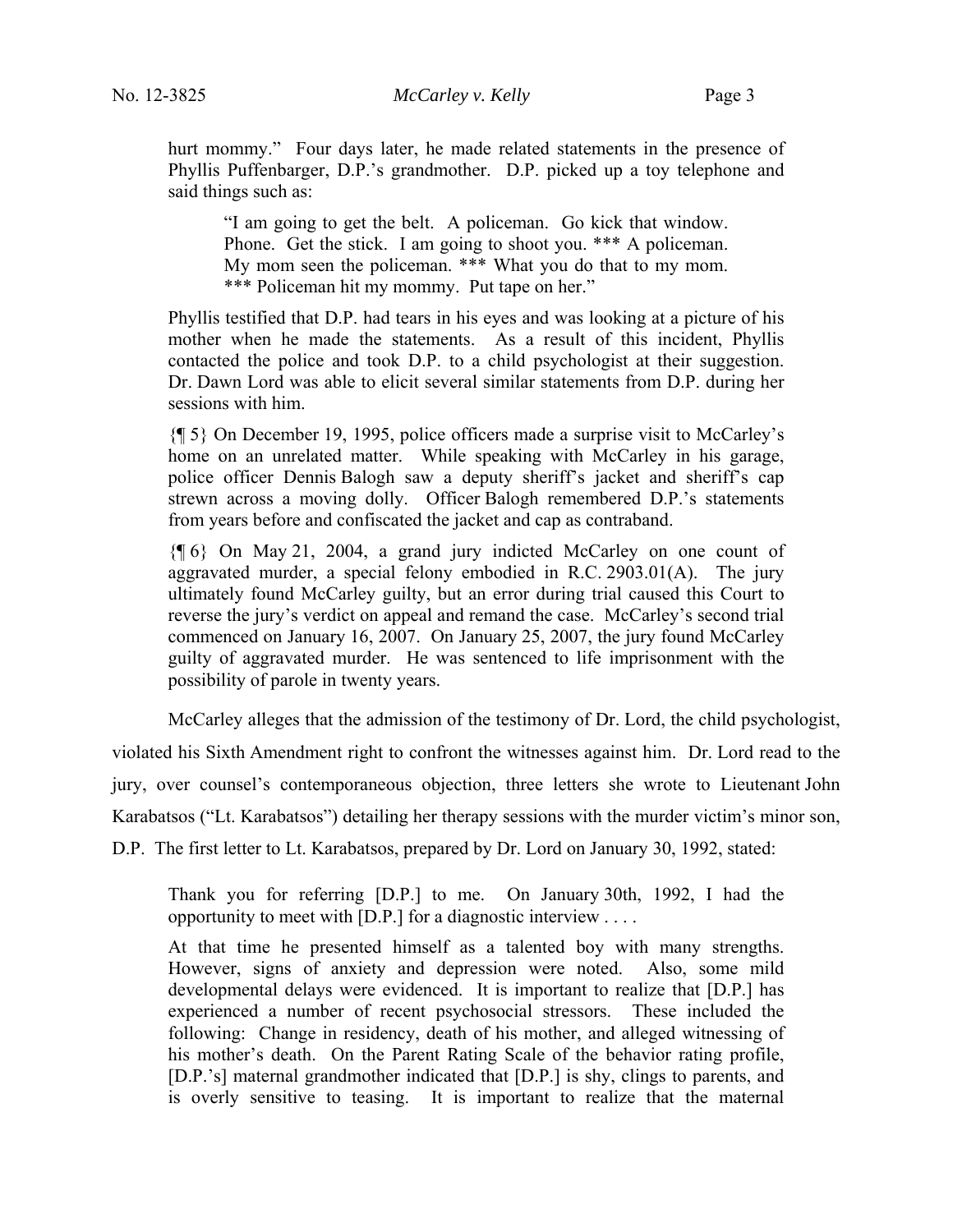grandparents appear to be very concerned about [D.P.] and his behavior. Also, they were in the process of grieving the loss of their daughter.

During the clinical interview, [D.P.] initially appeared fearful and guarded. When discussing this area, he reported that the alleged murderer of his mother threatened him with violence. He stated that the man told him he would kill him if he told about the homicide. This area was discussed with [D.P.] as well as safety issues were presented. Then [D.P.] became very verbal and open concerning his mother's death. It is imperative to realize that [D.P.] reported that he had witnessed the death -- I am sorry. When discussing this area, he said two guys, referring to two men, were in the house at mom's. When asked further about this, he stated these men had been there before and that the one man had a gun. When asked further about the situation, [D.P.] reported that the two men were white men and that the one man wore clothes that resembled a uniform. He stated that the one man began to become verbally assaultive with his mother and that an argument broke out. He said they are arguing, they were yelling, arguing, loud, louder, hit her. I am done. [D.P.] indicated that not only did verbal abuse occur, but that the man allegedly began to hit and beat his mother. He reported that this was one of his mother's boyfriends. He states that the man's name was Tim and that the man had been at the home two or three times previously. He was not able to provide the last name for this man.

During the consultation with the maternal grandfather, he stated that the mother did know a man by the name of Tim Greene who had worked on her car. The maternal grandmother stated that her daughter had dated a man by the name of Tim before dating Willard, the alleged father of [D.P.'s] sibling. It is important to realize that there are limitations to the clinical interview and the testing process due to [D.P.'s] young age. However, it is felt that he did witness his mother's death and the alleged crime. Without question, this has had an adverse impact on [D.P.], and he is very confused and fearful concerning the loss of his mother. [D.P.] does need individual psychotherapy, and his maternal grandmother - grandparents, excuse me, need parent counseling in order to help them deal with the recent loss. Also, [D.P.] does need a dental examination and possible dental care.

His next appointment is scheduled for February 6th, 1992. If you need any further information or if I can ever be of any help to you, please do not hesitate to contact me. Thank you for your time and consideration in this matter.

The second letter, prepared by Dr. Lord on May 14, 1992, stated:

It is always a pleasure to work with you. I greatly appreciated the opportunity to see [D.P.] and his young brother . . . . [D.P.] has been seen at my office on four different occasions. At each time, he was very consistent in the details surrounding his mother's death. He reports that two men came to his mother's home and that both were Caucasian. He felt that both of the men were dressed in some form of uniform. He consistently stated that the uniforms were black. Also,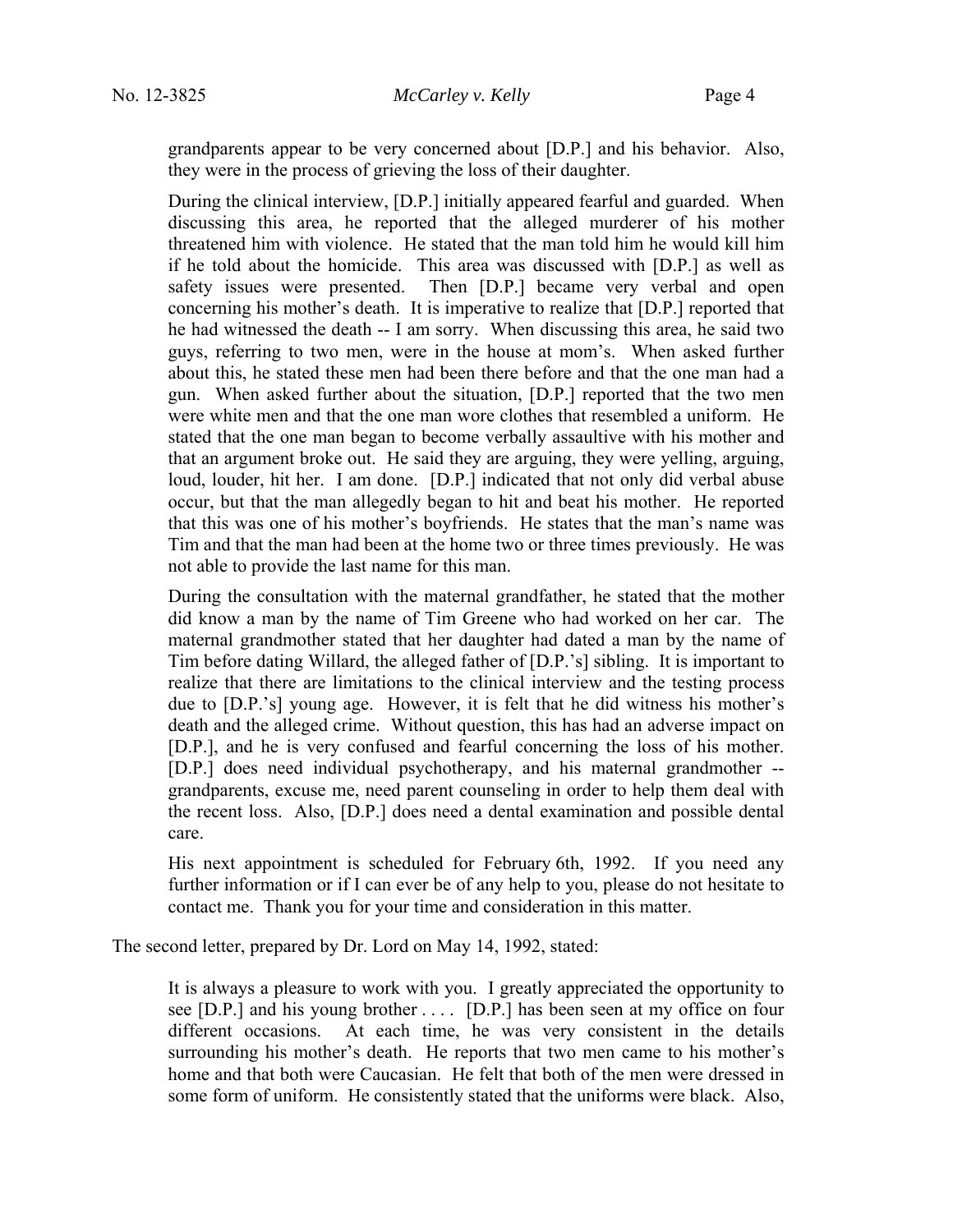he indicated that one man had a gun. He reported that his mother knew the men and let them into the home without a struggle. He stated that the two men and his mother had been talking for quite some time, about the length of a TV program such as Sesame Street. Then he reported that the one -- that one of the men engaged in an argument with his mother. Allegedly, the argument escalated until the mother was attacked. [D.P.] felt that she had been attacked in the bedroom area. However, [D.P.] slept in the living room, which he could have confused as being the bedroom.

When presented with six different photographs, [D.P.] consistently picked a suspect, reporting it was that guy who hit his mother. The different pictures of this man which he has picked and identified as the alleged murderer were reportedly pictures of the alleged father of his brother. Also, he did identify two suspects as being possibly the man's friend that came to this home. It is important to realize that [D.P.] indicated that the murderer was accompanied by the -- by a friend, and the relationship these two men had were very friendly and close. Finally, [D.P.] reported that the alleged murderer went into the mother's closet and got something. He was unable to identify what kind of object was used in the attack of his mother. Due to [D.P.'s] young age, the time which has elapsed between the death of his mother, and the various interviews and the inherent difficulties in evaluating young children, it is not possible to definitively state who murdered [D.P.'s] mother. Rather, it is possible to take [D.P.'s] impressions of the situation and use them in order to obtain further information.

If you need any further information or if I can ever be of any help to you, please do not hesitate to contact me. Thank you for your time and consideration in this matter.

The third and final letter, prepared by Dr. Lord on June 6, 1992, stated:

It is always a pleasure to work with you. On June 6th, 1992, I again met with [D.P.] for an interview and consulted with his maternal grandmother. During the interview [D.P.] provided additional information. He reported that one of the two men hit his mother with a gun. He stated that the man hit his mother on the top and back side of her head. Again, he said that he watched his mother's murderer - - or murder, excuse me. He indicated that he was helping hi[s] mom and he was trying to get her out of the apartment during the time of the attack. Also, he added that one man went to his mother's closet, got a belt, and hurt his mother with it. Finally, he reported that the two men argued once his mother was dead.

If you need any further information or if I can ever be of any help to you, please do not hesitate to contact me.

At trial, Lt. Karabatsos explained why D.P. went to see Dr. Lord in the first place. On direct examination, after the lieutenant stated that police were initially unable to get any information about the murder from D.P., the prosecutor asked Lt. Karabatsos: "So what did you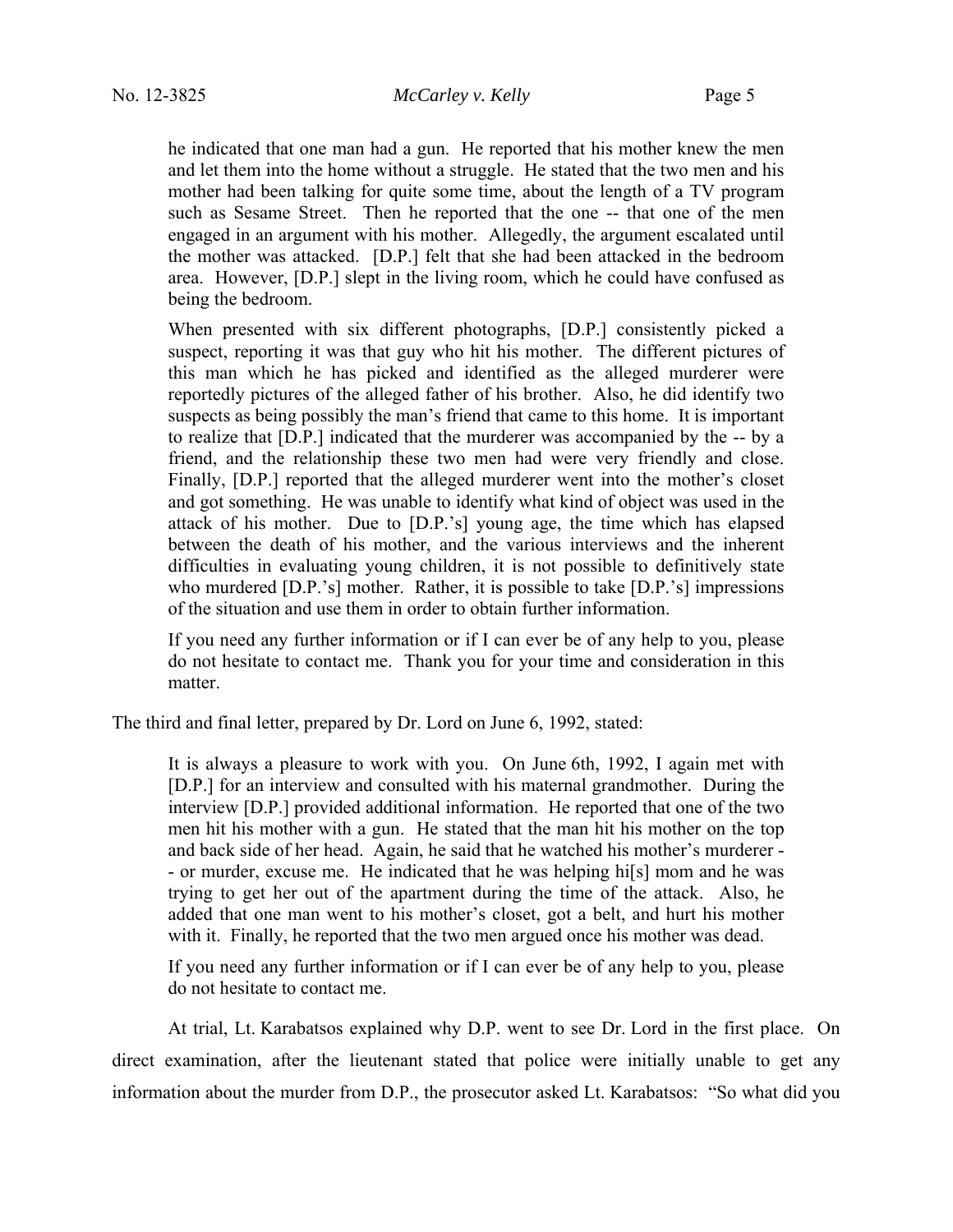do about that in order to have [D.P.] open up or be able to talk about anything he might have heard or seen?" Lt. Karabatsos responded:

When we -- when we originally talked to him, we determined that I was -- myself or Officer Breiding, neither one, were going to be able to extract any information from him, and we determined it was necessary to bring somebody who was a child psychologist, possibly, or somebody who was a child therapist in to speak with him, see if they could extract any information from him that he remembered from that evening. And, of course, we believed that over the course of time he would need some assistance anyhow.

Then, on cross-examination, defense counsel asked Lt. Karabatsos why he sought outside assistance in communicating with D.P.: "[Y]ou called Child Guidance because you wanted to find someone who could perhaps extract information from the child in the appropriate way and help the investigation?" Lt. Karabatsos confirmed: "That is -- that is all -- that is my main reason. . . . Yes, our main concern was to try to get the information, but that was not the only thing that crossed our mind at the time."

Lt. Karabatsos also testified on cross-examination about his relationship and communications with Dr. Lord. The lieutenant stated that he "would have asked Dr. Lord that anything that [D.P.] would have said during the course of the counsel, during the course of her interviews with him, that she make me aware of that so that I could use it in my investigation." In response to a follow-up question, Lt. Karabatsos answered that he absolutely planned to use any information provided by Dr. Lord in his investigation to assist him with identifying the persons responsible for the murder.

The State argues that, even without Dr. Lord's testimony, sufficient evidence supported the verdict such that any Sixth Amendment violation was harmless error. This evidence includes inconclusive DNA evidence on the murder weapon and other items from the victim's home and the testimony summarized in the following paragraphs.

Phyllis Puffenbarger, the victim's mother and D.P.'s maternal grandmother, testified to statements, admitted at both trials as an excited utterance, that D.P. made approximately four days after his mother's murder. D.P. began speaking very quickly into a toy telephone and looking at a picture of his deceased mother. Phyllis transcribed what D.P. said, and she read two sets of her notes to the jury at trial. The first of those notes stated: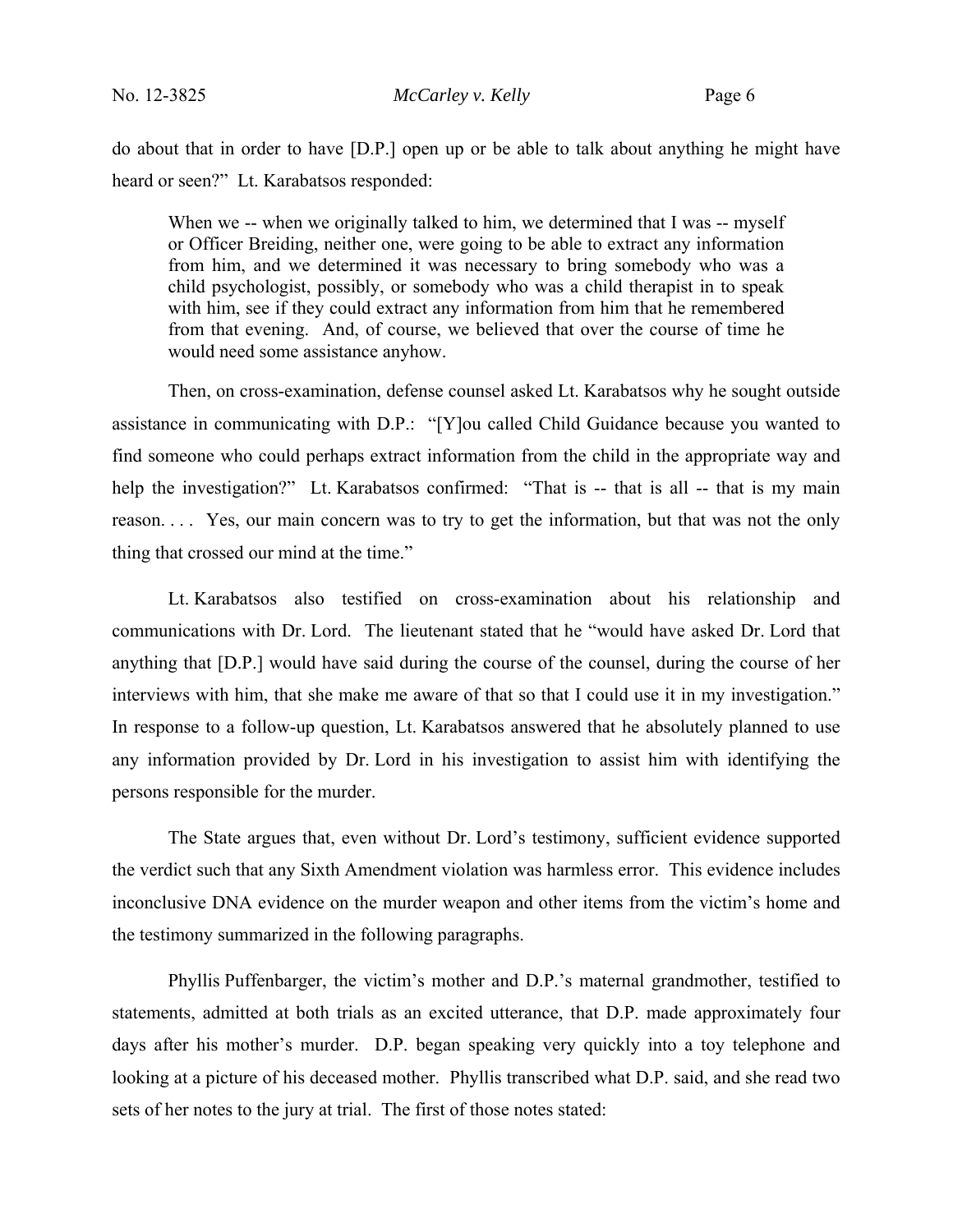I am going to get the belt. A policeman. Go kick that window. Phone. Get the stick. I am going to shoot you. Kick the window. Bathroom. Are you out of here. Don't have no phone. A policeman. My mom seen the policeman. Gun. Threw in garbage. Sleeping on couch. I am going to crack you. Kick the window. Not getting out of here. Bob. I am not going to your house. Corner. Call Paw Paw. Get your radio. Go to sleep. Don't shoot. Paw Paw got the paper. Policeman did it, not the guy. Lights on. Big light. No telephones. You hear me. Policeman got buttons. What do you come to my house for. What you do that to my mom. You break window. Bob. Policeman hit mommy. Put tape on her. Put nuts in her mouth. Bad boy.

And he motions towards his neck. Picked up her picture and pretend talking on phone.

Belt hitting. Not belt but with a gun. I will break your foot. Pillow. Head. [Brother] and me. I don't want to shoot. Do you want to go to bed. Policeman got out of my house. We can't get the policeman out of here.

The second note stated:

The guy laughed and sticking tongue. Mom stick tongue and spit. Clap hands. Get off that bed. Shirt was ripping. Nothing was cold. Smacked hands together. The bike and pointed to [brother]. Mommy's shirt was dirty. Light on. Crack. Scary. Gun. Kicking the window with feet. Was up in bed. No. She walked up and see this gun. Police was open his mouth talking. Shoot somebody. She write on herself. She got a phone. She breaked it. That car will stay here. She bumped her head. Took his hand and smacked his face. She was jumping on bed. You see that belt. Gun don't work. [Brother] was walking on floor. Greg and Trey knocking on door and Mary. A while to get in door. Get in van. He opened the door. Key. He put it down on table. Better turn the truck on. Pillow. You better wait a minute. Turn truck on. Put pop in there. Police that guy. Pulling on bed and chair. Well, come in the house. Police have hat like that ball cap. Put pillow on mommy. Kick somebody. Set that belt. Crack somebody. Police lights on and off. Mommy jumping on bed.

Officer Eric Breiding testified concerning D.P.'s reaction to seeing police officers at the scene immediately following his mother's murder. According to Breiding: "When [D.P.] first saw me, the only thing he said, 'It was him. He hurt mommy.' And every uniformed officer he saw that day, he made the same statement over and over and over again."

Deputy Dennis Balogh testified regarding events that took place on December 19, 1995, well after Charlene Puffenbarger's 1992 homicide. Balogh went to McCarley's home on an unrelated matter and had a face-to-face encounter with McCarley in his garage. Balogh testified that, during this encounter, he observed "a deputy sheriff's jacket and a deputy sheriff's ball cap"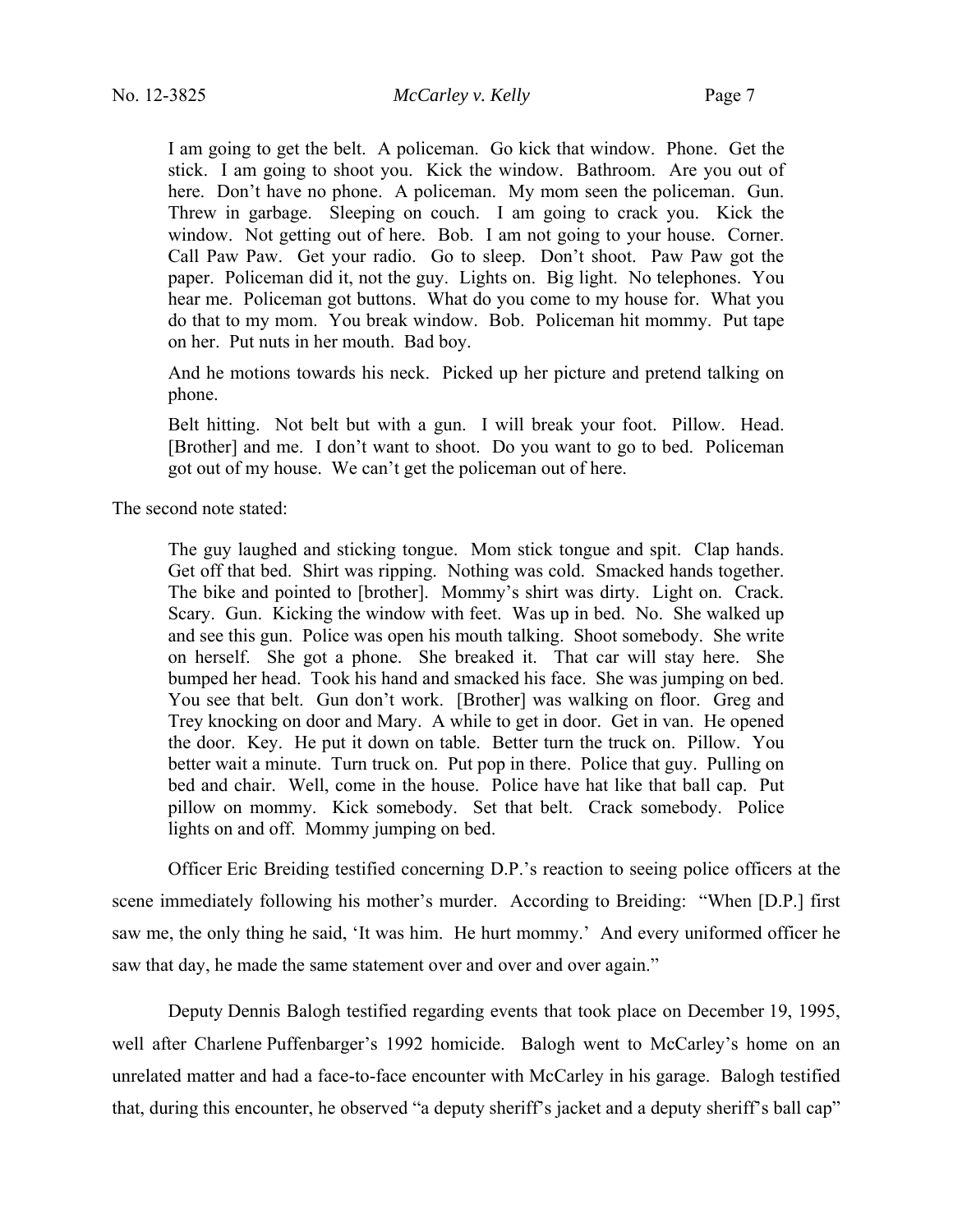in the garage. Balogh confiscated those items as contraband because "Mr. McCarley was not related to any law enforcement agency," and testified that he understood at that time "the relationship of that jacket and hat to" Charlene Puffenbarger's murder.

II.

# A.

When a district court denies a habeas petition, this Court reviews the lower court's legal conclusions de novo and its findings of fact for clear error. *Broom v. Mitchell*, 441 F.3d 392, 398 (6th Cir. 2006). The relitigation bar of the Anti-Terrorism and Effective Death Penalty Act of 1996 (AEDPA), 28 U.S.C. § 2254(d), applies to "any claim . . . adjudicated on the merits in State court proceedings." In our previous opinion, we determined that the Ohio Court of Appeals' harmless-error analysis did not constitute an adjudication on the merits for the purposes of § 2254(d)'s relitigation bar. *McCarley*, 759 F.3d at 543-44. Specifically, we cited the Ninth Circuit's opinion in *Ayala v. Wong*, 730 F.3d 831 (9th Cir. 2013), for the proposition that a state court's denial of relief based only on harmless-error analysis does not constitute an adjudication of a constitutional claim on the merits—thereby permitting de novo review, rather than review under the deferential AEDPA standard. *Id.* at 543 (quoting *Ayala*, 730 F.3d at 843). The Supreme Court explicitly rejected that proposition in *Davis*, holding that a state court's determination that a constitutional error was harmless "undoubtedly constitutes an adjudication . . . 'on the merits'" for purposes of § 2254(d). 135 S. Ct. at 2198 (citing *Mitchell v. Esparza*, 540 U.S. 12, 17-18 (2003) (per curiam)); *see also McCarley*, 759 F.3d at 550 (Daughtrey, J., concurring) ("The determination of whether any constitutional error is harmless or prejudicial . . . is part and parcel of a merits adjudication of the issue."). Accordingly, the deferential AEDPA standard applies to McCarley's petition and we may grant habeas relief only if the Ohio court's adjudication:

(1) resulted in a decision that was contrary to, or involved an unreasonable of, clearly established Federal law, as determined by the Supreme Court of the United States; or (2) resulted in a decision that was based on an unreasonable determination of the facts in light of the evidence presented in the State court proceeding.

28 U.S.C. § 2254(d).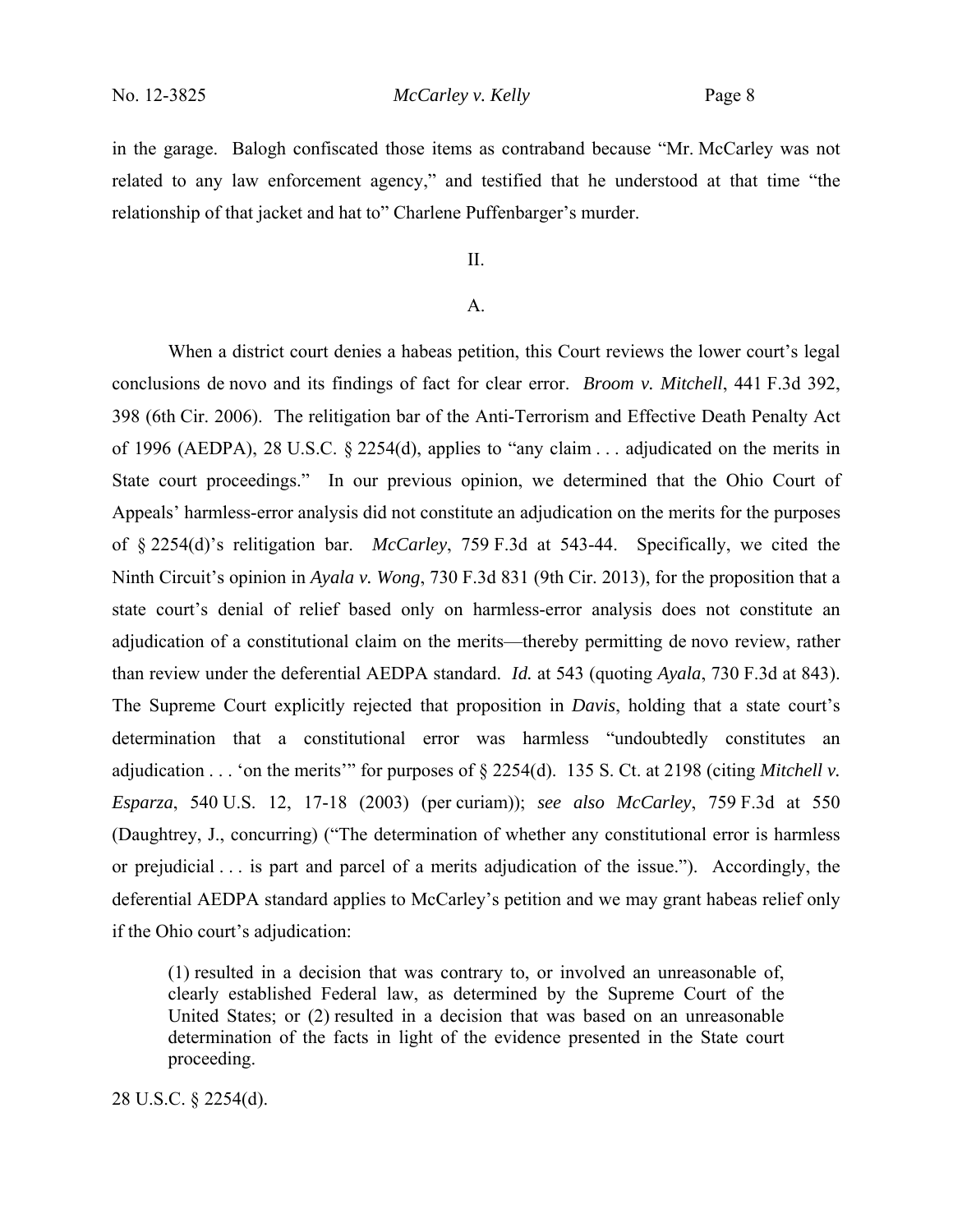A state-court adjudication is "contrary to" federal law if it reaches a conclusion of law opposite to that reached by the Supreme Court, or if the state court decides a case with materially indistinguishable facts differently than the Supreme Court. *Goodell v. Williams*, 643 F.3d 490, 495 (6th Cir. 2011) (citing *Williams v. Taylor*, 529 U.S. 362, 405-06 (2000)). "Clearly established Federal law" refers to Supreme Court holdings at the time of the state court's decision. *Williams*, 529 U.S. at 412. We may not employ circuit precedent "to refine or sharpen a general principle of Supreme Court jurisprudence into a specific legal rule that [the Supreme Court] has not announced." *Marshall v. Rodgers*, 133 S. Ct. 1446, 1450 (2013) (per curiam).

Under  $\S 2254(d)(1)$ 's "unreasonable application" clause, a federal court may grant habeas relief if the state court identified the correct legal principle but then applied it to the facts of the petitioner's case in an objectively unreasonable way. *Goodell*, 643 F.3d at 495. The Supreme Court has stated that, to constitute an unreasonable application, "the state court's ruling . . . [must be] so lacking in justification that there was an error well understood and comprehended in existing law beyond any possibility for fairminded disagreement." *Harrington v. Richter*, 562 U.S. 86, 103 (2011). In sum, "[i]f this standard is difficult to meet, that is because it was meant to be. . . . [H]abeas corpus is a 'guard against extreme malfunctions in the state criminal justice systems,' not a substitute for ordinary error correction through appeal." *Id.* at 102-03 (quoting *Jackson v. Virginia*, 443 U.S. 307, 332 n.5 (1979) (Stevens, J., concurring)).

# B.

Because the Ohio Supreme Court denied leave to appeal, the Ohio Court of Appeals issued the last reasoned opinion addressing McCarley's Sixth Amendment claim:

{¶ 23} McCarley argues that the trial court violated his right to confront the witnesses against him by allowing Dr. Lord to testify as to the statements that D.P. made during therapy. Specifically, McCarley argues that: (1) D.P.'s statements were testimonial because D.P. went to see Dr. Lord at the request of the police, and (2) there was no opportunity to cross-examine D.P. at trial because he could not remember the statements that he had made as a three year old. McCarley claims that he suffered material prejudice as a result of Dr. Lord's testimony. We disagree.

{¶ 24} Initially, we note that we have doubt as to the validity of McCarley's argument that D.P.'s statements to Dr. Lord during therapy were testimonial in nature. See *Crawford v. Washington* (2004), 541 U.S. 36, 68-69 (finding that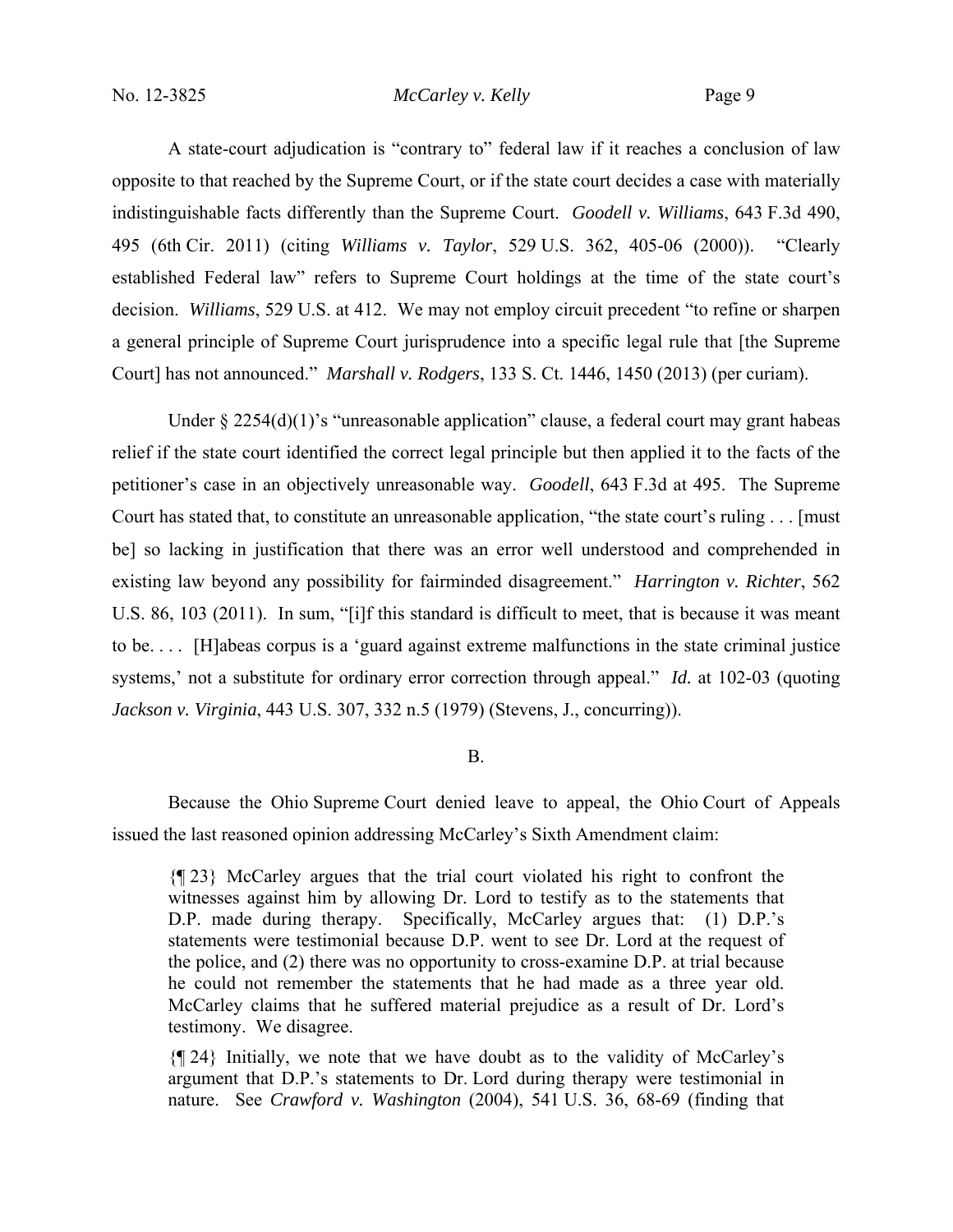only testimonial statements are subject to the rigors of the confrontation clause); see, also, *State v. Siler*, 116 Ohio St.3d 39, 2007-Ohio-5637 (holding that a three year old child's statements to police were testimonial because the primary purpose of the questioning was to establish past events for later prosecution). Even assuming it was error to allow Dr. Lord to testify, however, we find the purported error to be harmless. See Crim.R. 52(A); *State v. Cutlip*, 9th Dist. No. 03CA0118-M, 2004-Ohio-2120, at ¶ 17. On harmless error analysis, we "inquire 'whether there is a reasonable possibility that the evidence complained of might have contributed to the conviction.'" Id., quoting *Madrigal*, 87 Ohio St.3d at 388, citing *Chapman v. California* (1967), 386 U.S. 18, 23.

We must determine whether the Ohio court's reasoning was objectively unreasonable in light of the Supreme Court's decisions interpreting the Sixth Amendment's Confrontation Clause. The "starting point" for a § 2254 case "is to identify the 'clearly established Federal law, as determined by the Supreme Court of the United States' that governs the habeas petitioner's claims." *Marshall*, 133 S. Ct. at 1449 (citing *Williams*, 529 U.S. at 412).

The Sixth Amendment provides, in pertinent part, that: "In all criminal prosecutions, the accused shall enjoy the right  $\dots$  to be confronted with the witnesses against him  $\dots$ ." U.S. Const. amend. VI. Incorporated through the Fourteenth Amendment, the Confrontation Clause, a "bedrock procedural guarantee," applies with equal force to criminal prosecutions by the States. *Crawford*, 541 U.S. at 42; *see also Pointer v. Texas*, 380 U.S. 400, 406 (1965).

The Supreme Court's decision in *Crawford v. Washington* initiated a sea change in Confrontation Clause jurisprudence. 541 U.S. at 68. After canvassing the English common law and practices of the States shortly after the Revolution, the *Crawford* Court arrived at an unequivocal conclusion as to what the Confrontation Clause requires with regard to testimonial evidence: "Where testimonial evidence is at issue, . . . the Sixth Amendment demands what the common law required: unavailability and a prior opportunity for cross-examination." *Id.* The *Crawford* Court unfortunately "le<sup>[ft]</sup> for another day any effort to spell out a comprehensive definition of 'testimonial'" beyond a list of examples including police interrogations and prior testimony at a preliminary hearing, before a grand jury, or at a previous trial. *Id.* Justice Scalia's Opinion for the Court did, however, refer to dictionary definitions of "witnesses" and "testimony" for guidance in interpreting the language of the Confrontation Clause itself. *Id.* at 51. Witnesses are "those who bear testimony. Testimony, in turn, is typically a solemn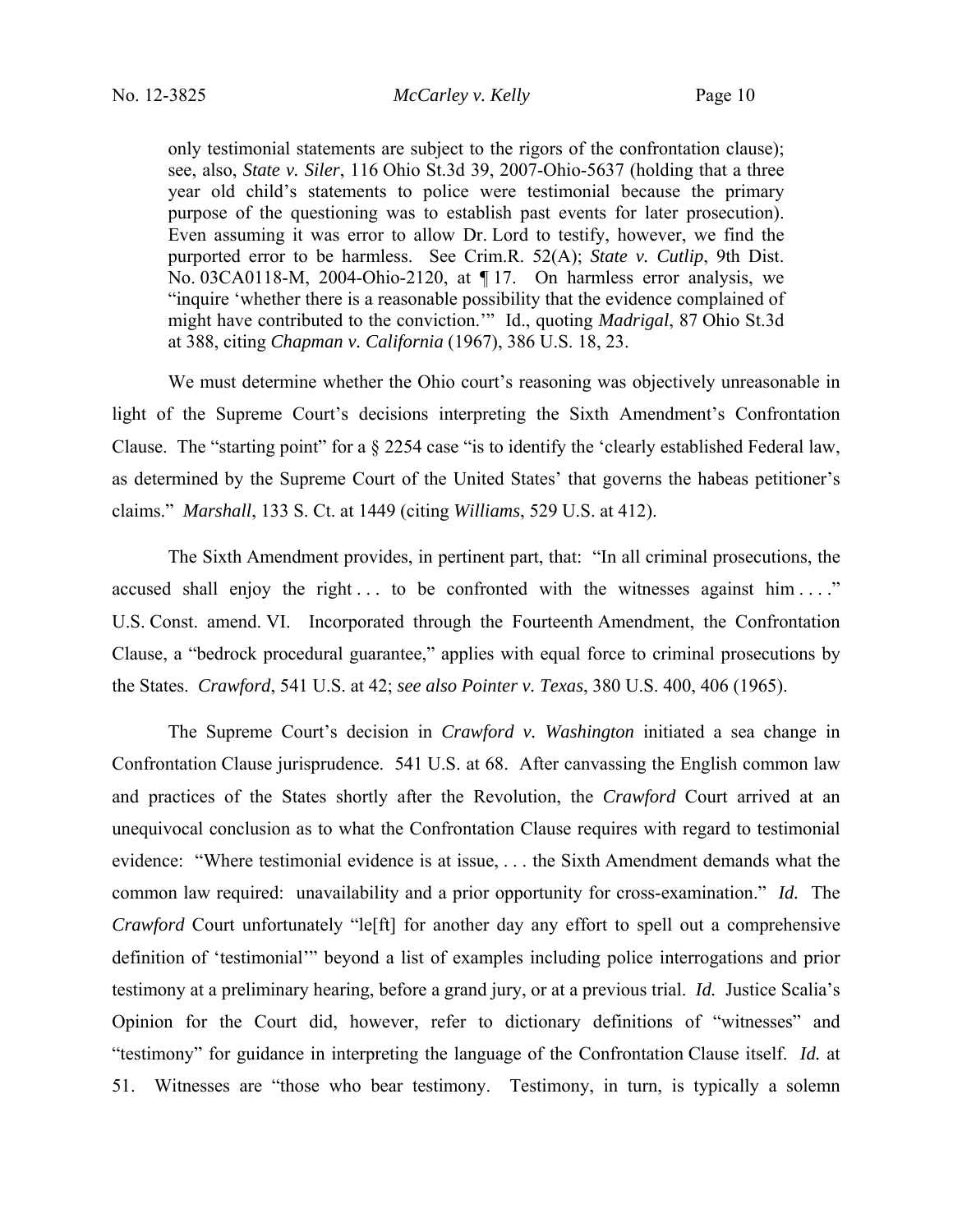declaration or affirmation made for the purpose of establishing or proving some fact." *Id.* (quoting 2 N. Webster, An American Dictionary of the English Language (1828)) (internal quotation marks and alterations omitted).

The Supreme Court handed down only one opinion further refining the scope of "testimonial" evidence between its decision in *Crawford* and the Ohio Court of Appeals' rejection of McCarley's direct appeal on February 13, 2008: *Davis v. Washington*, 547 U.S. 813 (2006). The *Davis* Court, in a consolidated appeal, confronted two sets of statements made to police. *Id.* at 817-20.**<sup>1</sup>** In *Davis*, Michelle McCottry made the statements at issue to a 911 operator while reporting an ongoing domestic disturbance. *Id.* at 817-18. In the companion case, *Hammon v. Indiana*, Amy Hammon completed an affidavit containing the statements at issue after answering questions from a police officer who responded to a reported domestic incident at her home. *Id.* at 819-20.

The *Davis* Court provided the following guidance for distinguishing between testimonial and nontestimonial statements in response to police interrogation:

Without attempting to produce an exhaustive classification of all conceivable statements—or even all conceivable statements in response to police interrogation—as either testimonial or nontestimonial, it suffices to decide the present cases to hold as follows: Statements are nontestimonial when made in the course of police interrogation under circumstances objectively indicating that the primary purpose of the interrogation is to enable police assistance to meet an ongoing emergency. *They are testimonial when the circumstances objectively indicate that there is no such ongoing emergency, and that the primary purpose of the interrogation is to establish or prove past events potentially relevant to later criminal prosecution*.

*Id.* at 822 (emphasis added) (footnote omitted). The Court went on to clarify that the Confrontation Clause applies to informal, as well as formal, prior testimony. *Id.* at 826 ("In any event, we do not think it conceivable that the protections of the Confrontation Clause can readily be evaded by having a note-taking policeman *recite* the unsworn hearsay testimony of the declarant, instead of having the declarant sign a deposition."). The fruits of an interrogation,

**<sup>1</sup>** <sup>1</sup>In *Davis*, the statements at issue were actually made to a 911 operator, but the Supreme Court considered the acts of 911 operators "to be acts of the police." 547 U.S. at 823 n.2. This holding made it unnecessary for the Court explicitly to "consider whether and when statements made to someone other than law enforcement personnel are 'testimonial.'" *Id.*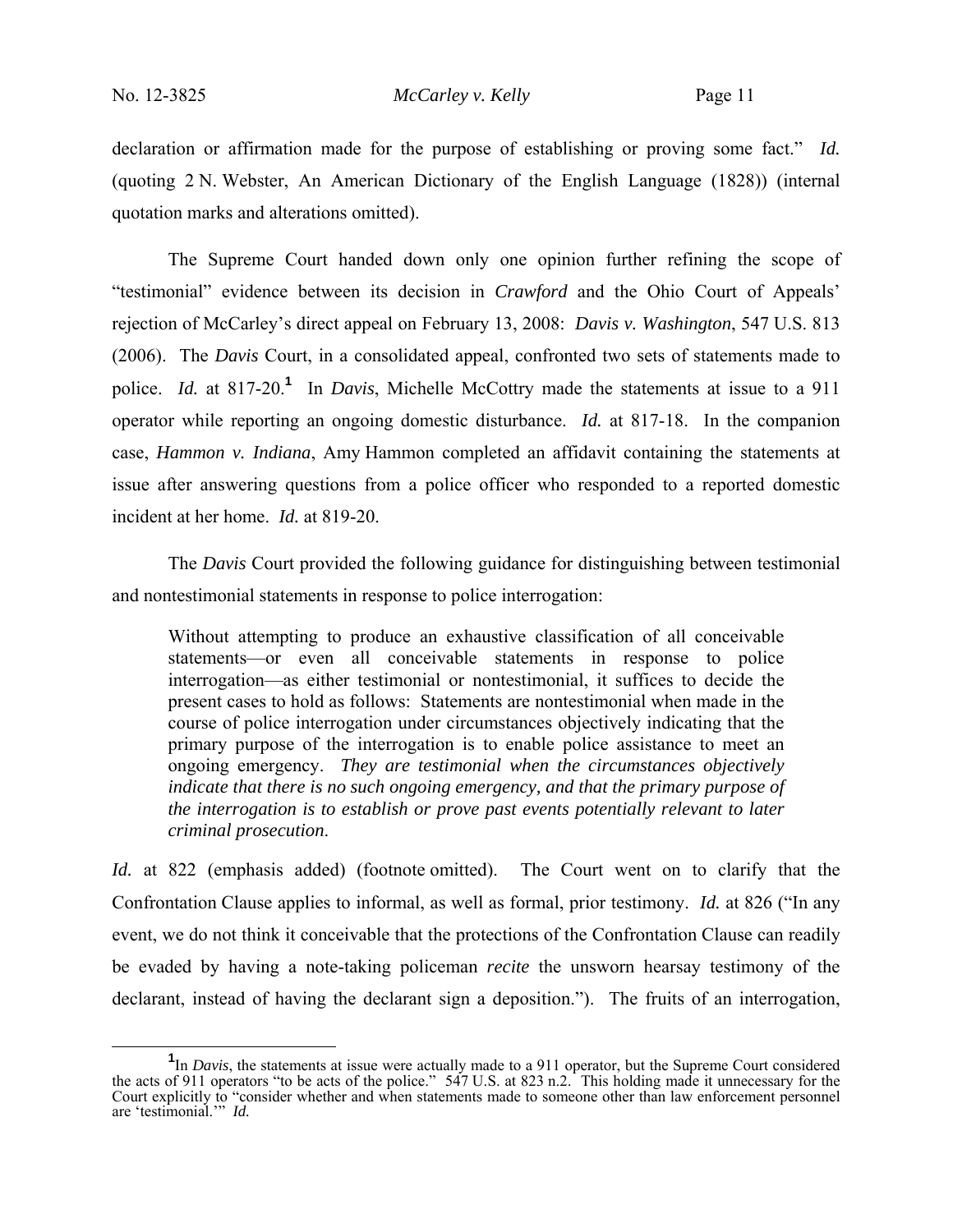"whether reduced to a writing signed by the declarant or embedded in the memory (and perhaps notes) of the interrogating officer, [are] testimonial." *Id.* Applying these principles, the *Davis* Court held that Michelle McCottry's statements to the 911 operator were not testimonial because "the circumstances of McCottry's interrogation objectively indicate its primary purpose was to enable police assistance to meet an ongoing emergency," and then reached the opposite conclusion regarding the statements in Amy Hammon's affidavit because it "was part of an investigation into possibly criminal past conduct." *Id.* at 828-29.

*Davis* articulated four reasons why McCottry's statements were not testimonial evidence. *Id.* at 827. First, "McCottry was speaking about events *as they were actually happening*, rather than describing past events." *Id.* (quoting *Lilly v. Virginia*, 527 U.S. 116, 137 (1999) (plurality opinion)) (internal quotation marks and alterations omitted). Second, "any reasonable listener would recognize that McCottry . . . was facing an ongoing emergency." *Id.* Third, viewing the 911 call objectively, the Court concluded that the nature of the questions asked was such that the answers given "were necessary to be able to *resolve* the present emergency, rather than simply to learn . . . what had happened in the past." *Id.* Finally, the Court addressed the different levels of formality between McCottry's 911 call and the statements held to be testimonial in *Crawford*. *Id.* McCottry's frantic telephone call from an unsafe environment stood in stark contrast to Crawford's calm response to questions posed by police in the safety of the station house. *Id.* Accordingly, McCottry was not bearing witness or testifying because "[n]o 'witness' goes into court to proclaim an emergency and seek help." *Id.* at 828.

Turning to Hammon's affidavit, the *Davis* Court found it simple to classify those statements as testimonial. *Id.* at 829. There was no emergency in progress at the time of the interrogation, and the officer who questioned Hammon "was not seeking to determine . . . 'what is happening,' but rather 'what happened.'" *Id.* at 830. Another key factor in the Court's analysis was that "the primary, if not indeed the sole, purpose of the interrogation was to investigate a possible crime." *Id.* Accordingly, the *Davis* Court held that the statements in Hammon's affidavit were testimonial and their introduction likely violated the Confrontation Clause. *Id.* at 834.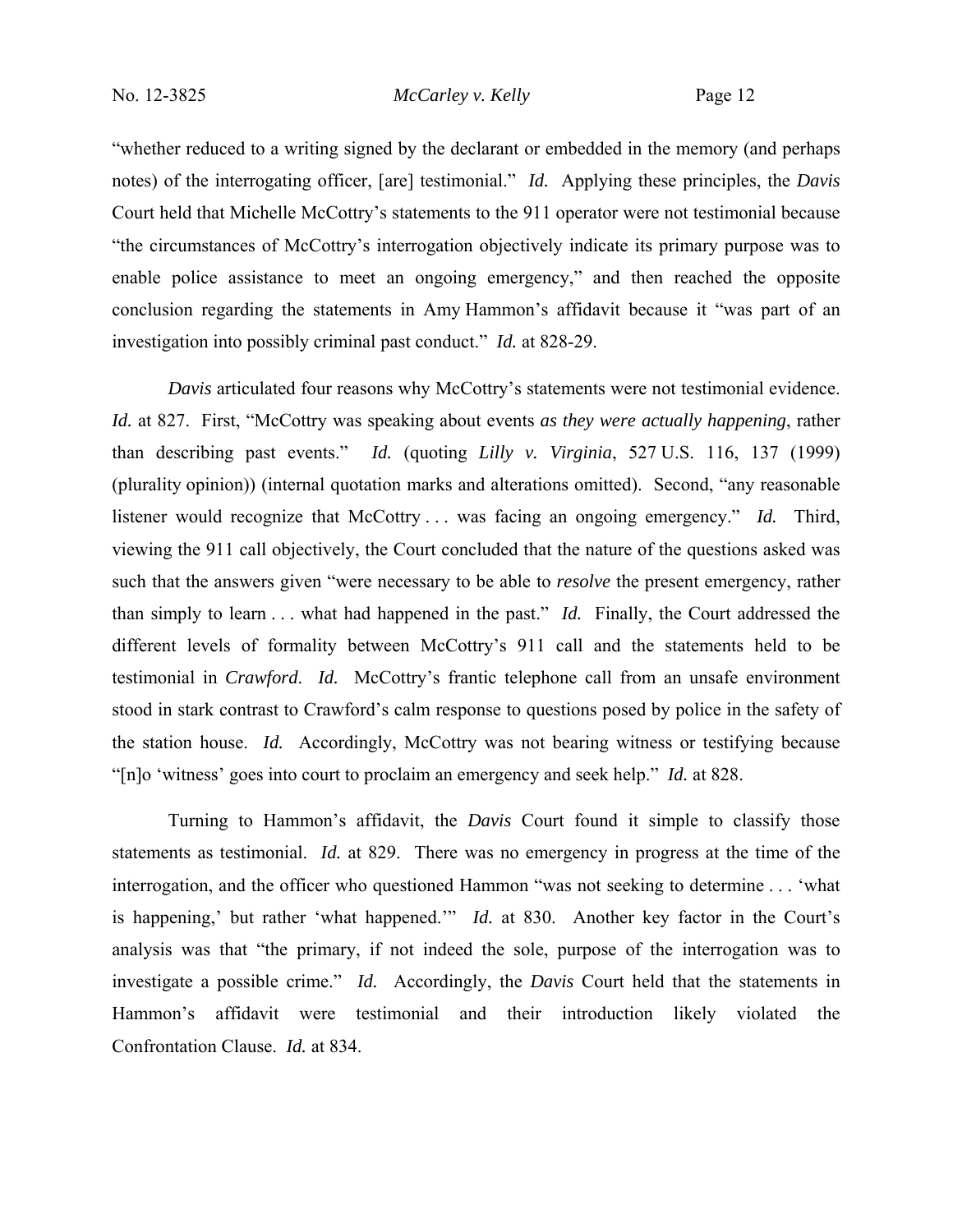III.

Applying the "rigorous standard" set forth in § 2254(d), *Desai v. Booker*, 732 F.3d 628, 630 (6th Cir. 2013), we must first decide whether the district court correctly concluded that the Ohio Court of Appeals unreasonably applied *Crawford* in its opinion denying McCarley's direct appeal. The Ohio court began its analysis by stating: "[W]e have doubt as to the validity of McCarley's argument that D.P.'s statements to Dr. Lord during therapy were testimonial in nature." This Court does not share those doubts.

The facts of the instant appeal are analogous to the facts in *Davis*. Lt. Karabatsos testified that he sought out Dr. Lord to speak with D.P. because "we determined it was necessary to bring somebody who was a child psychologist, possibly, or somebody who was a child therapist in to speak with him, see if they could extract any information from him that he remembered from that evening." The lieutenant also testified that he asked Dr. Lord to "make [him] aware" of anything D.P. said about the murder "so that [he] could use it in [his] investigation." Because Dr. Lord was questioning D.P. about the night of his mother's murder and reporting everything D.P. said that might be relevant to the investigation back to Lt. Karabatsos, Dr. Lord was acting more as a police interrogator than a child psychologist engaged in private counseling. *Cf. Brewer v. Williams*, 430 U.S. 387, 399 (1977) (holding a police officer violated Williams' Sixth Amendment right to counsel by "deliberately and designedly set [ting] out to elicit information from Williams just as surely as and perhaps more effectively than if he had formally interrogated him"); *Massiah v. United States*, 377 U.S. 201, 206 (1964) (holding police violated Massiah's Sixth Amendment right to counsel when they "deliberately elicited" incriminating statements from him). Although Dr. Lord is not a member of the police department, Lt. Karabatsos' testimony shows that, like the 911 operator in *Davis*, Dr. Lord was "at least [an] agent<sup>[]</sup> of law enforcement" such that her acts could likewise be considered "acts of the police." *Davis*, 547 U.S. at 823 n.2. Dr. Lord's sessions with D.P. thus were more akin to police interrogations than private counseling sessions, a fact that brings this case within the *Crawford-Davis* analysis for determining whether statements given to law enforcement personnel are testimonial evidence.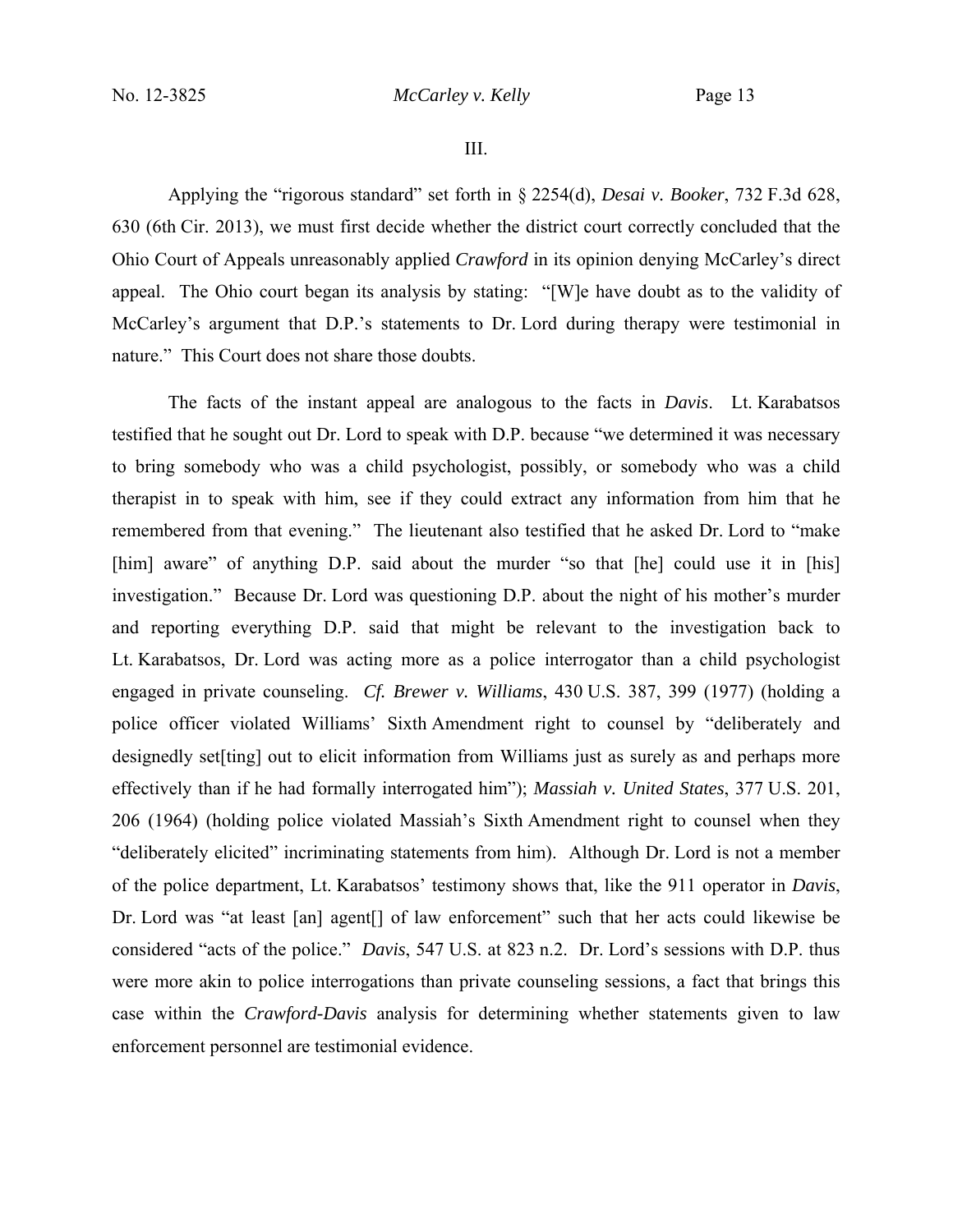Lt. Karabatsos' testimony at trial also reveals the testimonial nature of D.P.'s statements. Even more so than Hammon's statements to police in *Davis*, D.P.'s statements to Dr. Lord occurred long after—ten days, to be precise—any emergency situation had passed. *See id.* at 830. The lieutenant unambiguously stated that his "main concern" and the "main reason" for D.P.'s sessions with Dr. Lord "was to try to get the information" that police personnel could not elicit from D.P.—including the identity of the suspects—so that Lt. Karabatsos "could use it in [his] investigation." Because "the primary purpose of the interrogation [wa]s to establish or prove past events potentially relevant to later criminal prosecution," D.P.'s statements are testimonial evidence. *Davis*, 547 U.S. at 822. Accordingly, the district court correctly concluded that the Ohio Court of Appeals unreasonably applied *Crawford* and *Davis*, as fairminded jurists would agree that D.P.'s statements constitute testimonial evidence where they were deliberately elicited in an interrogation-like atmosphere absent an ongoing emergency and used to prove past events in a later criminal prosecution. *See id.* at 827-28.

Because Confrontation Clause violations are subject to harmless-error analysis, *Delaware v. Van Arsdall*, 475 U.S. 673, 684 (1986), we must next decide whether the Sixth Amendment violation was harmless error under *Brecht v. Abrahamson*, 507 U.S. 619 (1993). *See Ruelas v. Wolfenbarger*, 580 F.3d 403, 412 (6th Cir. 2009) ("[I]n this Circuit[,] . . . *Brecht* is always the test, and there is no reason to ask both whether the state court 'unreasonably' applied *Chapman* under the AEDPA and, further, whether the constitutional error had a 'substantial and injurious' effect on the jury's verdict."); *see also Davis*, 135 S. Ct. at 2199 ("[T]he *Brecht* test subsumes the limitations imposed by AEDPA.").

*Brecht* requires a Confrontation Clause violation to have a "substantial and injurious effect or influence in determining the jury's verdict" before it merits reversal on collateral review. *Brecht*, 507 U.S. at 637. In order to determine whether an error had such an effect or influence, the Supreme Court has instructed the lower federal courts "to ask directly, 'Do I, the judge, think that the error substantially influenced the jury's decision?'" *O'Neal v. McAninch*, 513 U.S. 432, 436 (1995). "The inquiry cannot be merely whether there was enough to support the result, apart from the phase affected by the error. It is rather, even so, whether the error itself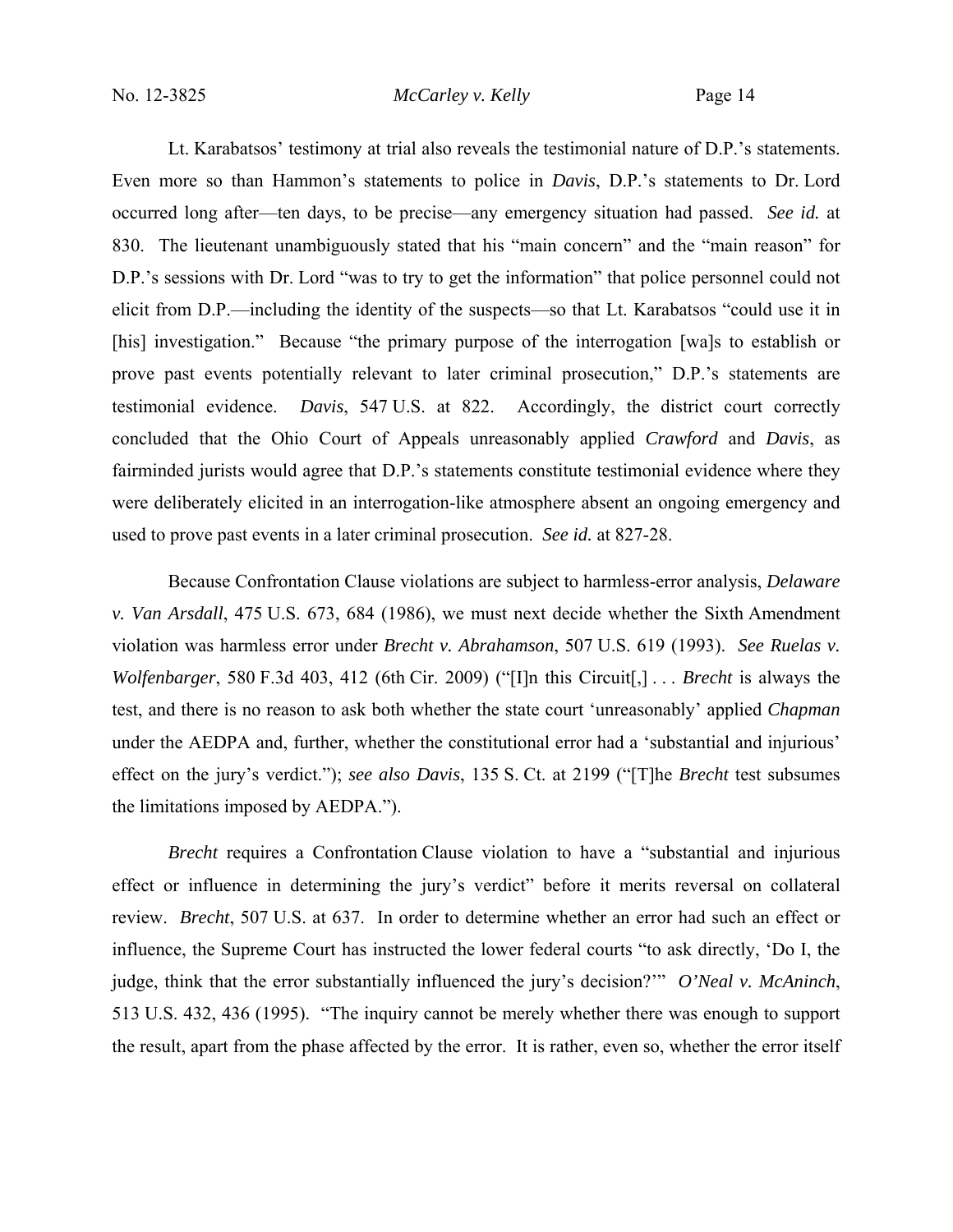had substantial influence. If so, *or if one is left in grave doubt*, the conviction cannot stand." *Id.* at 438 (quoting *Kotteakos v. United States*, 328 U.S. 750, 765 (1946)).

When conducting harmless-error analysis of Confrontation Clause violations, this Court utilizes the factors outlined by the Supreme Court in *Van Arsdall*. *Jensen v. Romanowski*, 590 F.3d 373, 379 (6th Cir. 2009) ("[W]e assess the prejudicial impact of constitutional trial errors under the 'substantial and injurious effect' standard set forth in *Brecht*, examining the error by applying the *Van Arsdall* factors to the facts in the case."). The Supreme Court reasoned in *Van Arsdall* that whether an error is harmless in a particular case "depends upon a host of factors." 475 U.S. at 684. Those factors include "the importance of the witness' testimony in the prosecution's case, whether the testimony was cumulative, the presence or absence of evidence corroborating or contradicting the testimony of the witness on material points, the extent of cross-examination otherwise permitted, and . . . the overall strength of the prosecution's case." *Id.* Applying these factors, we have grave doubts as to whether the Sixth Amendment violation at McCarley's second trial influenced the jury's decision.

The importance of Dr. Lord's testimony to the prosecution's case against McCarley cannot be overstated. The State relied heavily on her letters in both trials, but they acquired greater significance in the second trial. In its opinion addressing McCarley's first direct appeal, which resulted in the reversal of his initial conviction, the Ohio Court of Appeals recognized that

the State relied on the contents of the letter throughout its case and Dr. Lord's testimony was a major portion of the State's evidence against [McCarley]. Moreover, the State specifically relied on the letter in its closing argument when it described the child's comments to Dr. Lord and reiterated that the letters showed the child had twice identified [McCarley] as the killer.

But in the first trial D.P.'s statements were not introduced for the truth of the matter asserted. At the second trial, D.P.'s statements were introduced—without a limiting instruction—to establish the truth of the matter asserted. Thus, the State's reliance on the letters was magnified at the second trial because the jury could consider them for the truth of their contents.

Another fact showing the importance of Dr. Lord's testimony is that the prosecution relied heavily on her recitation of D.P.'s statements during closing arguments. The prosecutor read all of D.P.'s statements from Dr. Lord's testimony in their entirety during his initial closing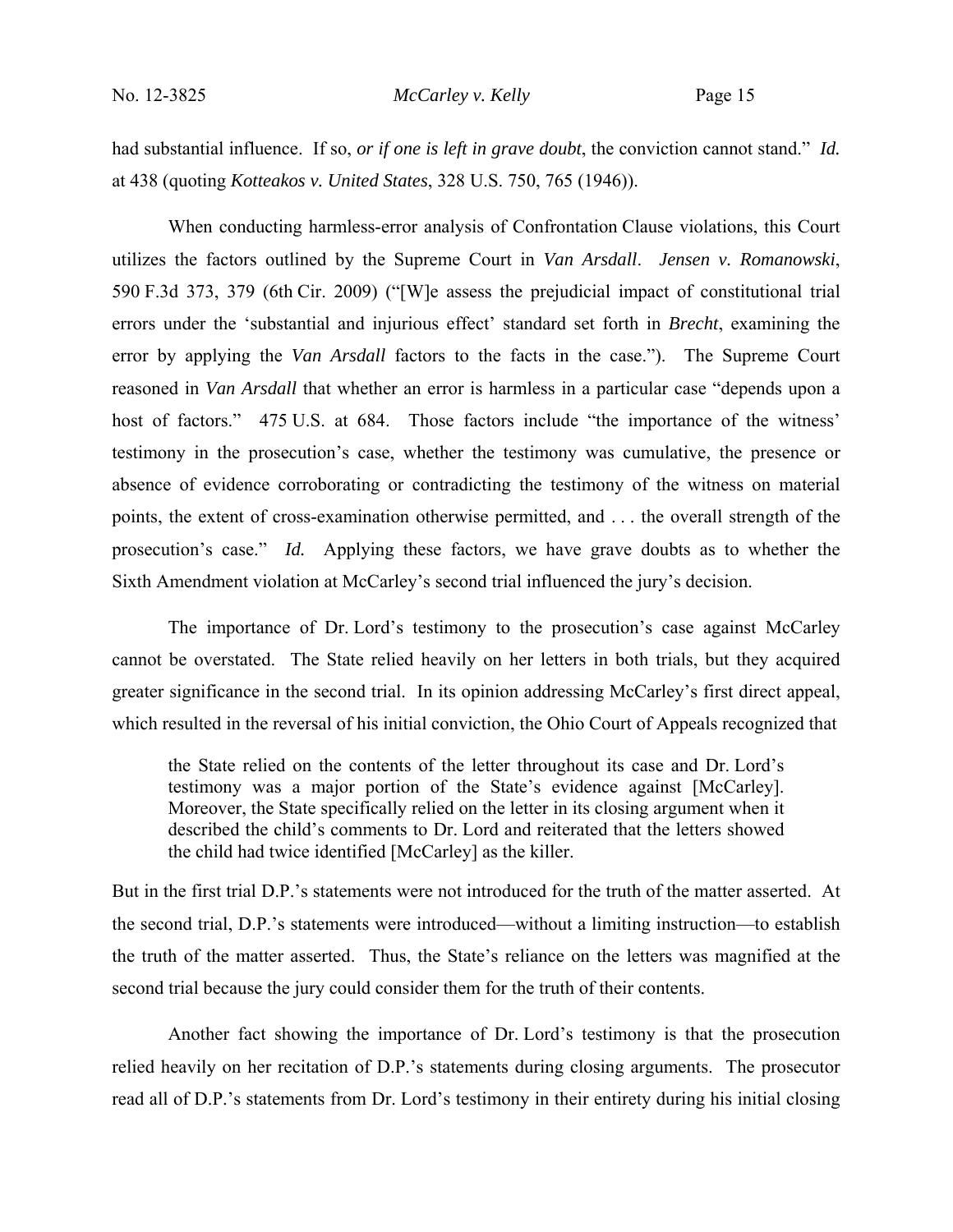argument and commented: "That is what [D.P.] is able to say about what happened to his mother. He is an eyewitness to what happened in this case." Then, during his rebuttal, the prosecutor made the following remarks further illustrating that D.P.'s statements were central to the State's case:

I tell you that you heard from [D.P.] And what [D.P.] told you is absolutely accurate as to what happened in this case. He said, "the belt from the closet," and he said, "hit with gun." He said, "back of the head and top of the head."

. . .

He said, "pillow." We know she was suffocated with a pillow.

He said, "police ball cap." Very specifically, "police ball cap." He said, "police uniform." He said, "buttons," very specifically.

He said, "nuts in mouth." "Nuts" in mouth.

He tells you exactly what happened to Charlene Puffenbarger, and he tells you exactly who did it. Twice he identified the photograph of Willard McCarley.

Because, according to the prosecutor's own closing argument, D.P.'s statements provided crucial narrative details and the only eyewitness identification of the perpetrator, Dr. Lord's testimony must have been crucial to the prosecutor's case under *Van Arsdall*. This first factor therefore weighs in McCarley's favor.

The next *Van Arsdall* factor is "whether the testimony was cumulative." 475 U.S. at 684. The district court labeled Dr. Lord's testimony "cumulative of testimony provided by three other witnesses—D.P.'s grandmother (Phyllis), Officer Breiding and former deputy Balogh." According to the district court, "the jury heard similar, if not identical, details to those presented through Dr. Lord. The duplicative content of the testimony minimized the importance Dr. Lord's testimony, alone, may have had on the jury's findings."

While the content of Dr. Lord's testimony may well have duplicated some of the content of those other three witnesses, it was not cumulative. Phyllis' testimony consisted of reciting the notes she had taken of D.P.'s nearly-incoherent rambling. Her testimony, standing alone, provides few details about the murder and actually introduces a host of extraneous, uncorroborated facts. Officer Breiding's testimony deals with a time period before D.P. saw Dr. Lord and does establish that D.P. identified every police officer as a potential suspect or as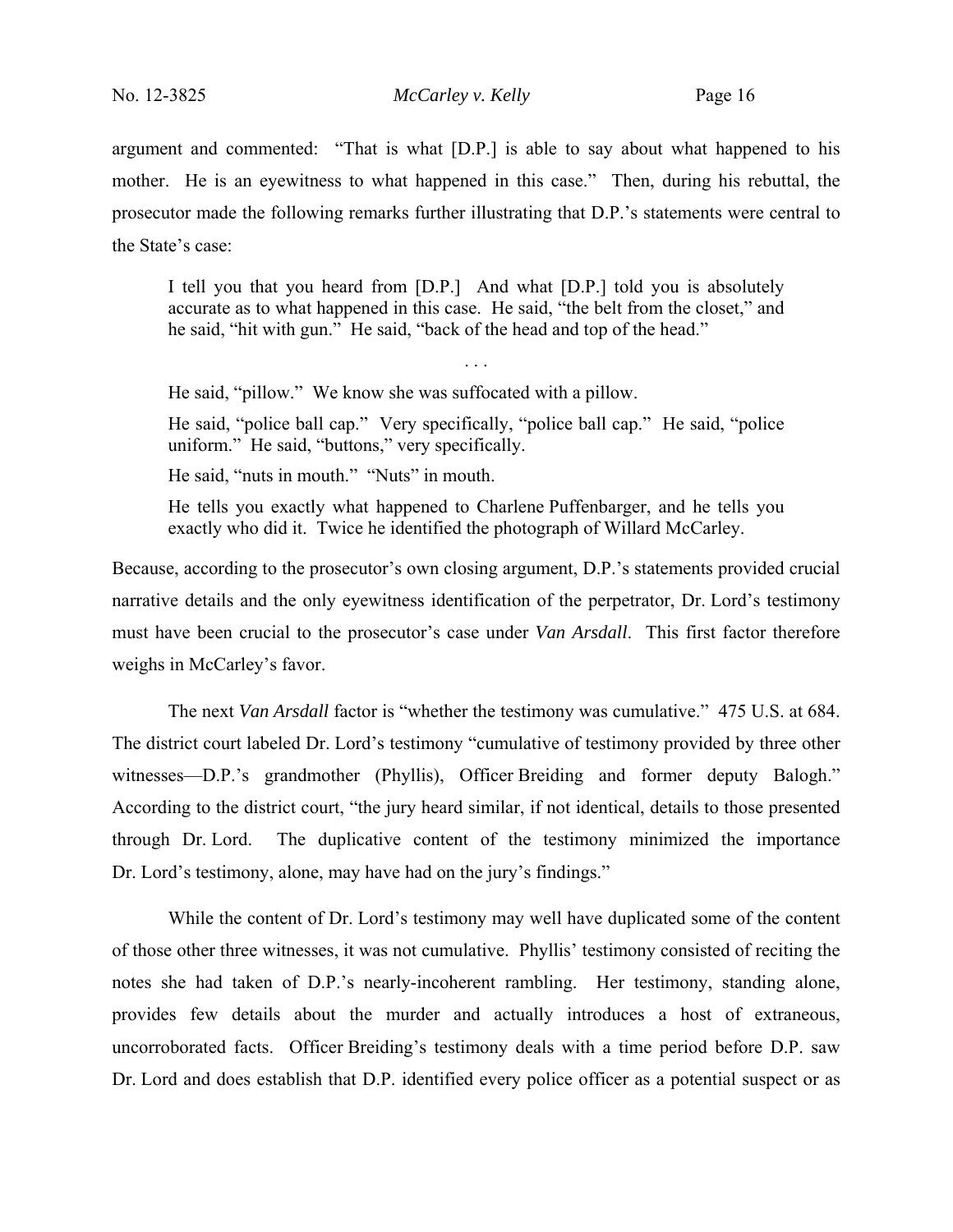the perpetrator, but that single detail is hardly overwhelming evidence of McCarley's guilt. Finally, Officer Balogh testified only that McCarley, years later, had possession of sheriff's attire when he had no connection to law enforcement. This possession of contraband law enforcement attire also is not overwhelming evidence of McCarley's guilt.

All of the above testimony paints a clear picture of the crime, but only when considered in light of Dr. Lord's testimony about D.P.'s statements to her. Dr. Lord's testimony therefore was not cumulative, but rather more akin to a keystone holding the arch of the State's case together. Remove that crucial block, especially D.P.'s eyewitness identification, and the State's case collapses into disjointed pieces. This factor therefore weighs in favor of McCarley.

The third *Van Arsdall* factor requires us to consider "the presence or absence of evidence corroborating or contradicting the testimony of the witness on material points." 475 U.S. at 684. The analysis above dealing with whether Dr. Lord's testimony was cumulative of other witnesses' testimony shows that there was significant corroboration of D.P.'s statements at McCarley's trial. This factor therefore weighs in favor of the State.

The next factor, "the extent of cross-examination otherwise permitted," *id.*, also weighs in favor of the State. McCarley had a full opportunity at trial to cross-examine all of the prosecution's witnesses save for D.P.

The final *Van Arsdall* factor we consider is "the overall strength of the prosecution's case." *Id.* Had the jury not heard and considered D.P.'s statements identifying McCarley as the perpetrator, the State's case would have been almost entirely circumstantial. The only physical evidence, the DNA gathered at the scene, was inconclusive. The DNA tests established that the belt used to murder the victim might have contained male DNA from McCarley's paternal relatives, but this evidence is far from overwhelming. D.P.'s younger brother is a male descendant of McCarley, and McCarley's father often visited the house. Furthermore, none of the testimony at trial save for Dr. Lord's included a conclusive identification of McCarley as the murderer. Even considered together, the testimony of Phyllis Puffenbarger, Officer Breiding, and Deputy Balogh does not specifically link McCarley to the murder. In sum, without Dr. Lord's testimony, the prosecution's case was far from "substantial and overwhelming," as the district court described it. This factor therefore weighs in favor of McCarley.